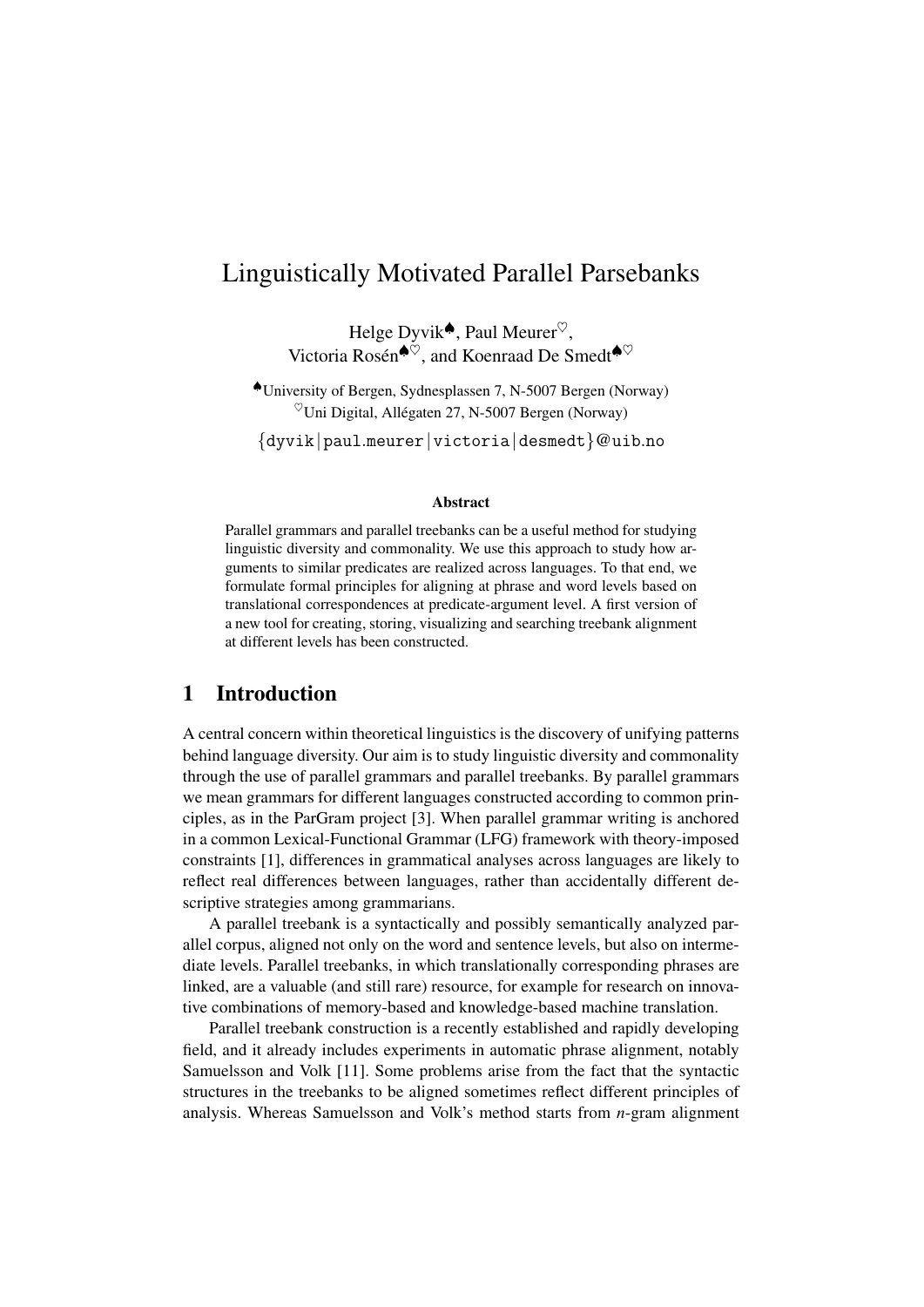(i.e. from the identification of translational correspondences between strings of words) to support phrase alignment, we want to explore the opposite direction: starting from correspondences between predicate-argument structures in a pair of sentence-aligned and tentatively word-aligned monolingual treebanks constructed from the two sides of a parallel (translational) corpus, we derive alignments at the phrase and word levels. In particular, we want to pursue the following hypothesis: *On the basis of monolingual treebanks constructed from a parallel corpus by means of parallel grammars, it will be possible to achieve automatic word and phrase alignment with significantly higher precision and recall than hitherto achieved through other means.*

In an LFG analysis a given f-structure (functional structure) is typically associated with more than one node in the c-structure (constituent structure). A set of nodes projecting the same f-structure is said to constitute a *functional domain*. Assuming an alignment of subsidiary f-structures, we expect that automatic phrase alignment can be achieved by alignments among the nodes in the functional domains of corresponding f-structures, according to criteria spelled out in 3.2 below.

Further assuming that the c-structures are organized according to common principles, the aligned phrasal categories are expected to be typologically informative. Our aim is to test these assumptions on typologically diverse languages: Norwegian, Dutch, Tigrinya and Georgian. Maximal c-structure diversity is guaranteed by the fact that these languages are spread out on the configurationality continuum — the configurational languages Norwegian and Dutch are at one end, and the free word order language Georgian is at the other [7], with Tigrinya in between [8].

In the current phase of our research, we are testing this approach on test suites especially constructed to bring out differences among the languages in the mapping of arguments to syntactic functions. Below we discuss the principles of our methodology, we propose formal alignment principles, and we present the first version of a tool that is unique in that we create, store, visualize and search correspondences between multiple languages at two syntactic levels, c- and f-structure, through a Web interface.

# 2 Methodology

An LFG-based parsebanking approach [9] is extended to multiple languages. The LFG framework is used because it is a substantial theory about the class of possible human languages, and not just a tool for grammatical description. While the basic projection formalism for codescription in LFG allows a wide range of c-structures to be associated with the same f-structure, and vice versa, including pairings that are implausible linguistically, recent LFG research has proposed strong universal constraints on the possible relationship between the two kinds of structures, implying empirical claims about the limits of possible variation among languages.

A central contribution to this research is Bresnan's development of a theory of constraints on the relationship between c-structures and f-structures [1]. By basing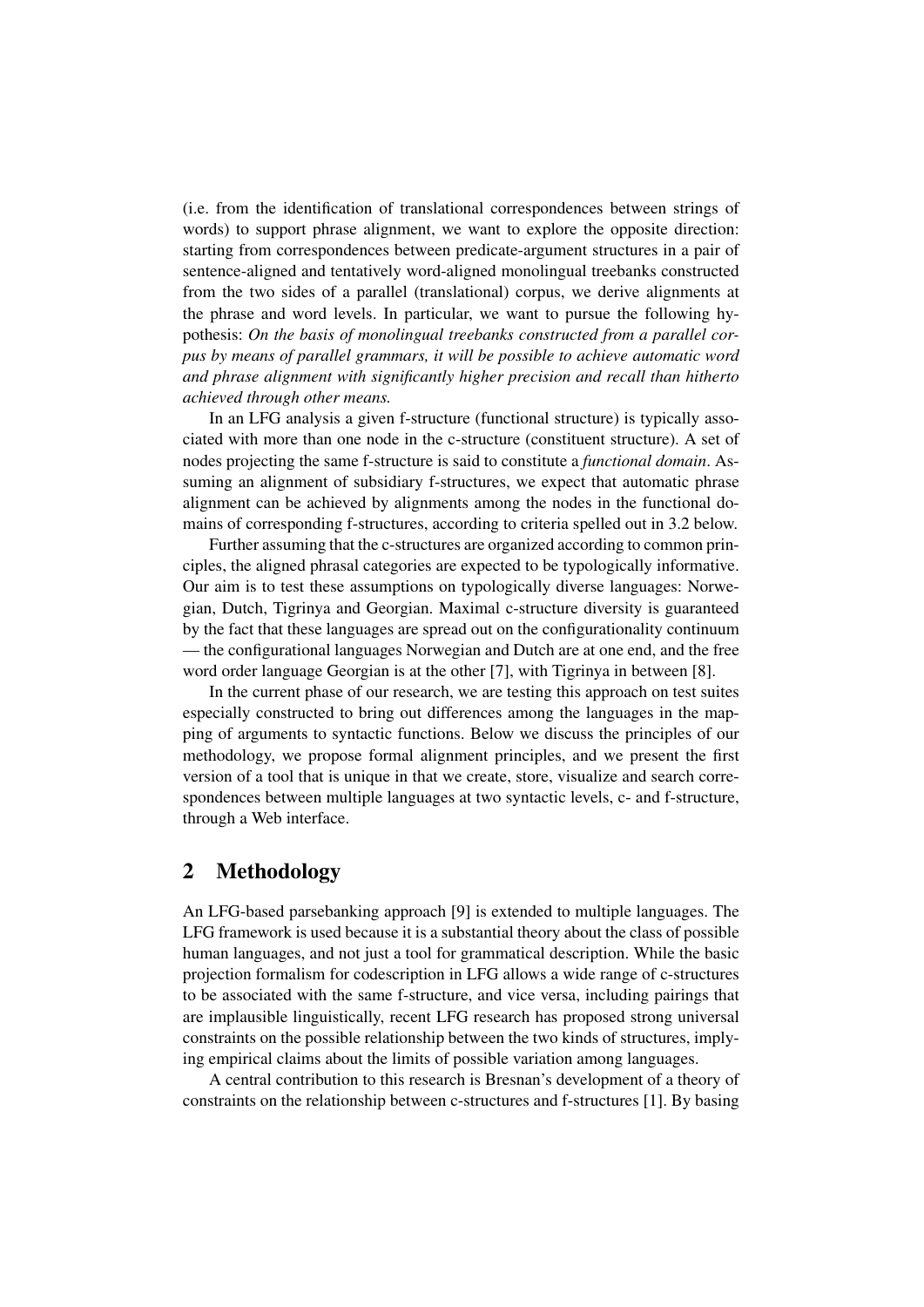our grammars on Bresnan's proposals we intend to extend the notion of parallel grammars from just considering f-structure, as in ParGram, to encompassing cstructure as well. A consequence of adopting such common principles is that we will approach a situation where phrase-structural differences between analyses of translationally corresponding sentences will reflect genuine differences among the languages, and not just arbitrarily different principles of analysis among grammarians.

A fundamental task of a grammatical theory is to account for the way in which form and meaning are linked in natural languages, for example showing how phrases in a sentence pick out the participants and their roles (agent, patient, beneficiary etc.) in described situations. Within LFG, the link between syntactic phrases and participant (or argument) roles is mediated by an inventory of syntactic functions like SUBJ, OBJ, OBJth, OBL, XCOMP, etc.; this can be seen as a formalized version of well-known concepts from traditional grammar. There are cross-linguistic constraints on the way in which the arguments of a given predicate are mapped to syntactic functions in the f-structure, and there is a body of research that attempts to establish what these constraints are. The developing theory, Lexical Mapping Theory (LMT) [2, 6], has had to be continually revised as the number of typologically diverse languages investigated has increased. Tigrinya and Georgian raise different non-trivial problems for the application of LMT and hence provide a challenging and fruitful basis for approaching the questions of universal constraints on argument linking.

A multilingual parallel treebank provides information about the set of syntactic functions which is crosslinguistically available for a given argument. Our hypothesis is that LMT will allow the derivation of (possibly underspecified) information about the semantic role of an argument from such sets of alternative syntactic functions that can realize it. In a sense, semantic roles would then be labeled by their sets of alternative syntactic expressions in a way analogous to how alternative translations express the semantic properties of words in the Semantic Mirrors approach [5]. If the hypothesis is confirmed, this would be a highly interesting result both theoretically and practically. Our parallel treebank will provide a unique opportunity to approach these hypotheses, and similar ones, on a solid empirical basis.

### 3 Alignment principles

### 3.1 The intuitive notions

Parallel corpora are traditionally aligned on the sentence and word levels. On the sentence level, the default expectation is that all source sentences are aligned to one or (more rarely) more than one target sentence, and vice versa. Only complete sentence-formed omissions or additions in the translations lead to unaligned sentences.

On the word level, on the other hand, a source word is ideally aligned to a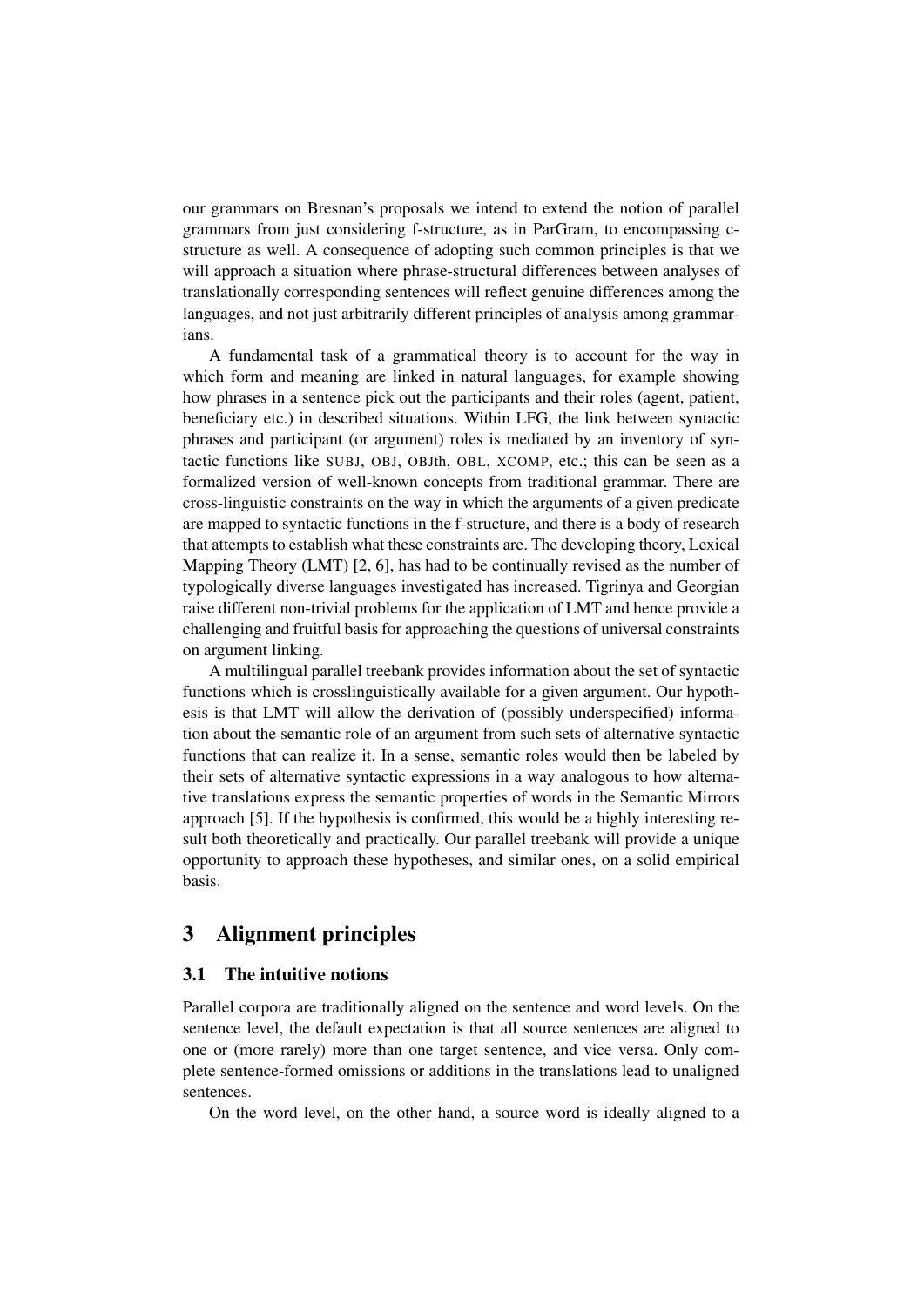target word (or a target word sequence) if and only if they correspond translationally, where 'translational correspondence' in a text does not only mean semantic correspondence. Rather, words should be aligned only if their surroundings, too, correspond. 'Surroundings' in this connection must be defined in terms of the syntactically expressed argument structure of the sentence, within which the position of the word kan be determined.

Thus, a source word  $W<sub>S</sub>$  and a target word  $W<sub>T</sub>$  are taken to correspond translationally only if (i)  $W_T$  can in general (out of context) be taken to be among the semantically plausible translations of  $W<sub>S</sub>$ , i.e.,  $W<sub>T</sub>$  belongs to the set of 'linguistically predictable translations' (LPT) of  $W_S$ , and (ii)  $W_S$  and  $W_T$  occupy corresponding positions within corresponding argument structures. Henceforth we will refer to criterion (i) as 'LPT-correspondence' between a source and a target word. We assume that source/target nouns also enter into 'LPT-correspondence' with target/source pronominal forms. It remains to make precise the criteria for saying that a source argument structure and a target argument structure 'correspond'; this is discussed in 3.2.

Phrase level correspondence is intermediate between sentence level correspondence and word level correspondence. The intuition behind the notion of translational correspondence on the phrase level is that a source phrase  $Ph<sub>S</sub>$  and target phrase  $Ph<sub>T</sub>$  are taken to correspond if (i) they contain corresponding words, (ii) *Ph<sup>S</sup>* contains no word or phrase corresponding to a target word or phrase outside  $Ph<sub>T</sub>$ , and similarly (iii)  $Ph<sub>T</sub>$  contains no word or phrase corresponding to a source word or phrase outside *PhS*.

Given the criteria sketched above for word-level correspondence, we need not state as an independent criterion that corresponding phrases must express corresponding (in some sense) argument structures (or argument structure parts); they necessarily will if their words truly correspond. Furthermore, we do not require that *Ph<sup>S</sup>* and *Ph<sup>T</sup>* also occupy corresponding positions within translationally corresponding argument structures, as we assume on the level of word correspondences. Such a requirement might put too strong demands on the degree to which translationally corresponding sentences must also correspond syntactically in order for phrase and word alignment to occur. However, position within corresponding argument structures should be a criterion for ranking competing alternative phrase alignments.

This explication of the criteria for correspondence implies that there is a mutual dependence between correspondences on the different levels of a source/target sentence pair. Therefore we cannot first achieve full word-level alignment and only then go on to consider correspondences on the higher levels, nor can we do the opposite. Rather, we need a non-monotonic bootstrapping approach to alignment: based on a seed of an initial tentative, possibly partial and many-to-many wordlevel alignment relation, the alignment of argument structures takes place, which in turn may justify further word level alignments and also eliminate some of the initial alignments. We assume that this procedure will reach a fixed point. The linking of c-structure phrase nodes only takes place when such a fixed point has been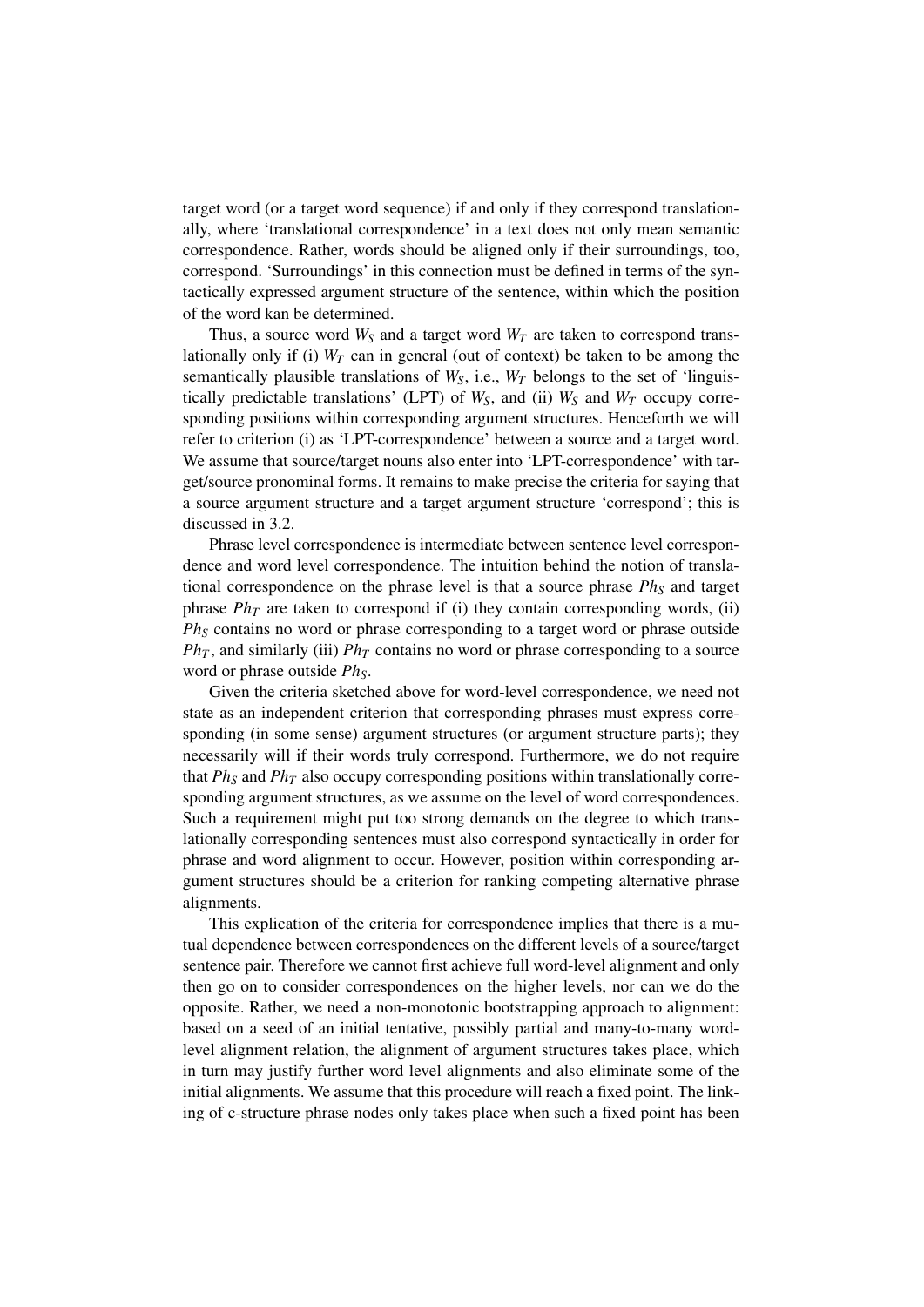reached and the word-level alignment is stable and one-to-one.

#### 3.2 Phrase alignment based on parallel LFG analyses

In an LFG analysis, the argument structure properties of a phrase *Ph* are expressed in the value of PRED in the f-structure *F* which *Ph* 'projects' by the mapping function φ (see [4], ch. 4), in conjunction with other properties of *F*. The value of PRED is always a 'semantic form'. Let  $L(Pr)$  be the lexical expression of the predicate *Pr* in a semantic form  $Pr\langle ARG_1 ... ARG_n \rangle$ .<sup>1</sup> Furthermore, let  $P(ARG_i)$  be the predicate in the semantic form of the f-structure to which  $ARG_i$  is argument-linked,<sup>2</sup> let *P*(*ADJ*) be the predicate in the semantic form of an adjunct *ADJ*,<sup>3</sup> and let  $F^{-\phi}$  be the set of c-structure nodes projecting the f-structure *F*.

A source f-structure  $F_S$  is said to 'correspond' to a target f-structure  $F_T$  if  $F_S$  and  $F_T$  have partially or fully corresponding PRED-values such that  $PRED_S =$  $Pr_S \langle ARG_{1S} \dots ARG_{nS} \rangle$  and  $PRED_T = Pr_T \langle ARG_{1T} \dots ARG_{mT} \rangle$ , where

- (i) the number of arguments *n* and *m* may or may not differ,
- (ii) there is LPT-correspondence between  $L(Pr_S)$  and  $L(Pr_T)$ ,
- (iii) for each  $ARG_{iS}$ , there is LPT-correspondence between  $L(P(ARG_{iS}))$  and either some  $L(P(ARG<sub>jT</sub>))$  or some  $L(P(ADJ<sub>T</sub>))$  of an  $ADJ<sub>T</sub>$  in  $F<sub>T</sub>$ , and, conversely,
- (iv) for each  $ARG_{iT}$ , there is LPT-correspondence between  $L(P(ARG_{iT}))$  and either some  $L(P(ARG<sub>js</sub>))$  or some  $L(P(ADJ<sub>S</sub>))$  of an  $ADJ<sub>S</sub>$  in  $F<sub>S</sub>$ ,
- (v) the LPT-correspondences can be aligned one-to-one, and
- (vi) there is no adjunct *ADJ* in  $F<sub>S</sub>$  such that  $L(P(ADJ))$  is word-aligned with a target node projecting an f-structure outside  $F_T$ , and vice versa for adjuncts in  $F_T$ .

This includes the special case when  $F_S$  and  $F_T$  have fully corresponding PREDvalues  $PRED_S = Pr_S \langle ARG_{1S} \dots ARG_{nS} \rangle$  and  $PRED_T = Pr_T \langle ARG_{1T} \dots ARG_{nT} \rangle$ , where

- (i) the PRED-values have the same number of arguments  $ARG_1 \dots ARG_n$ ,
- (ii) there is LPT-correspondence between  $L(Pr_S)$  and  $L(Pr_T)$ ,

<sup>&</sup>lt;sup>1</sup>Example: In the f-structure for the sentence *John sleeps*, the semantic form is 'sleep $\langle$ († SUBJ) $\rangle$ ', and *L*(sleep) is the word form *sleeps*.

<sup>&</sup>lt;sup>2</sup>Example: In the semantic form 'sleep $\langle$ ( $\uparrow$  SUBJ) $\rangle$ ' from the previous footnote, *ARG*<sub>1</sub> is argumentlinked to the SUBJ, whose semantic form is 'John', which is hence the value of *P*(*ARG*1). The value of *L*(*P*(*ARG*1)), then, is the word form *John*.

<sup>&</sup>lt;sup>3</sup>Since the PRED-value of an adjunct may be supplied by a preposition, this definition must be sharpened to pick out the semantic form of the OBJ of the preposition in such cases. Thus, if *ADJ* is the f-structure of an adjunct *on the table*, *P*(*ADJ*) would be the semantic form 'table'.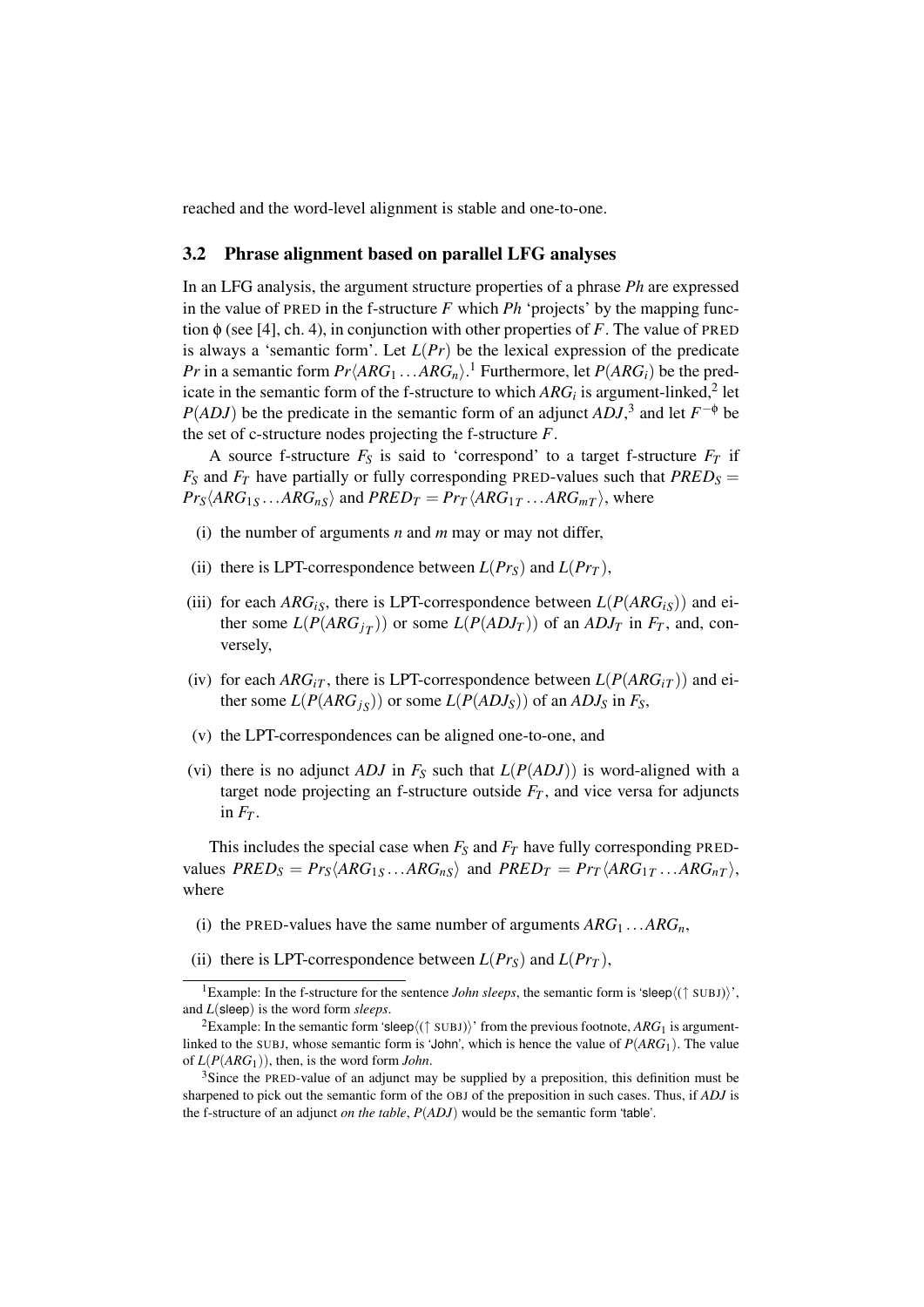- (iii) for every *i*,  $1 \le i \le n$ , there is LPT-correspondence between  $L(P(ARG_{iS}))$  and  $L(P(ARG<sub>iT</sub>)),$
- (iv) the LPT-correspondences can be aligned one-to-one, and
- (v) there is no adjunct *ADJ* in  $F<sub>S</sub>$  such that  $L(P(ADJ))$  is word-aligned with a target node projecting an f-structure outside  $F_T$ , and vice versa for adjuncts in  $F_T$ .

Unlike this special case, the general case does not ensure meaning equivalence between the corresponding f-structures, since it allows corresponding arguments to occur in different orders in the semantic forms. This leaves the degree of semantic equivalence between translationally corresponding complex expressions to some extent open as an empirical question, and also exempts grammar writers from the requirement of achieving completely uniform cross-linguistic criteria for argument ordering, both of which freedoms we consider desirable.

In cases of null pronominal arguments,  $L(P(ARG<sub>i</sub>))$  is undefined, since there is no lexical expression of the argument. In such cases we assume that the requirement of LPT-correspondence is satisfied if there is a corresponding argument or adjunct in the other language (according to the other criteria above) which is either also a null pronominal argument or has a lexical expression which is not aligned with anything else.

In cases where a source f-structure corresponds to more than one target fstructure, or vice versa, the alternatives are ranked according to (i) the closeness of the correspondence (the special case above being closer than cases involving adjuncts, for example), and (ii) the occurrence vs. non-occurrence of the corresponding f-structures within corresponding embedding f-structures, where cases of corresponding embedding structures take priority.

Once corresponding f-structures have been identified according to the criteria above, all and only the word-alignment links which are in accordance with the fstructure correspondences are kept. In particular, this limits the alignment of nouns with pronouns (including null pronominals) to those cases which are motivated by the surrounding argument structures.

Now phrase alignment can be defined based on the correspondence relation between source and target f-structures and the concomitant word alignments. The set of nodes given by  $F^{-\phi}$  constitutes a functional domain within the c-structure. All nodes within a functional domain are alignment candidates. However, we clearly cannot link all nodes in a source functional domain  $F_s^{-\phi}$  $\overline{S}^{\text{op}}$  to all nodes in the corresponding target functional domain  $F_T^{-\phi}$  $T_T^{-\varphi}$ . The reason is that as we move downwards in the functional domain along the head path in the c-structure, we may leave behind sister nodes contributing arguments and adjuncts to the shared f-structure (e.g. a subject NP as we move from the S mother to the VP daughter). But aligned nodes should only dominate corresponding material. Furthermore, in cases of longdistance dependencies there may be such contributing nodes that are not dominated within the functional domain at all. Hence, for a source node  $n<sub>S</sub>$ , we need to make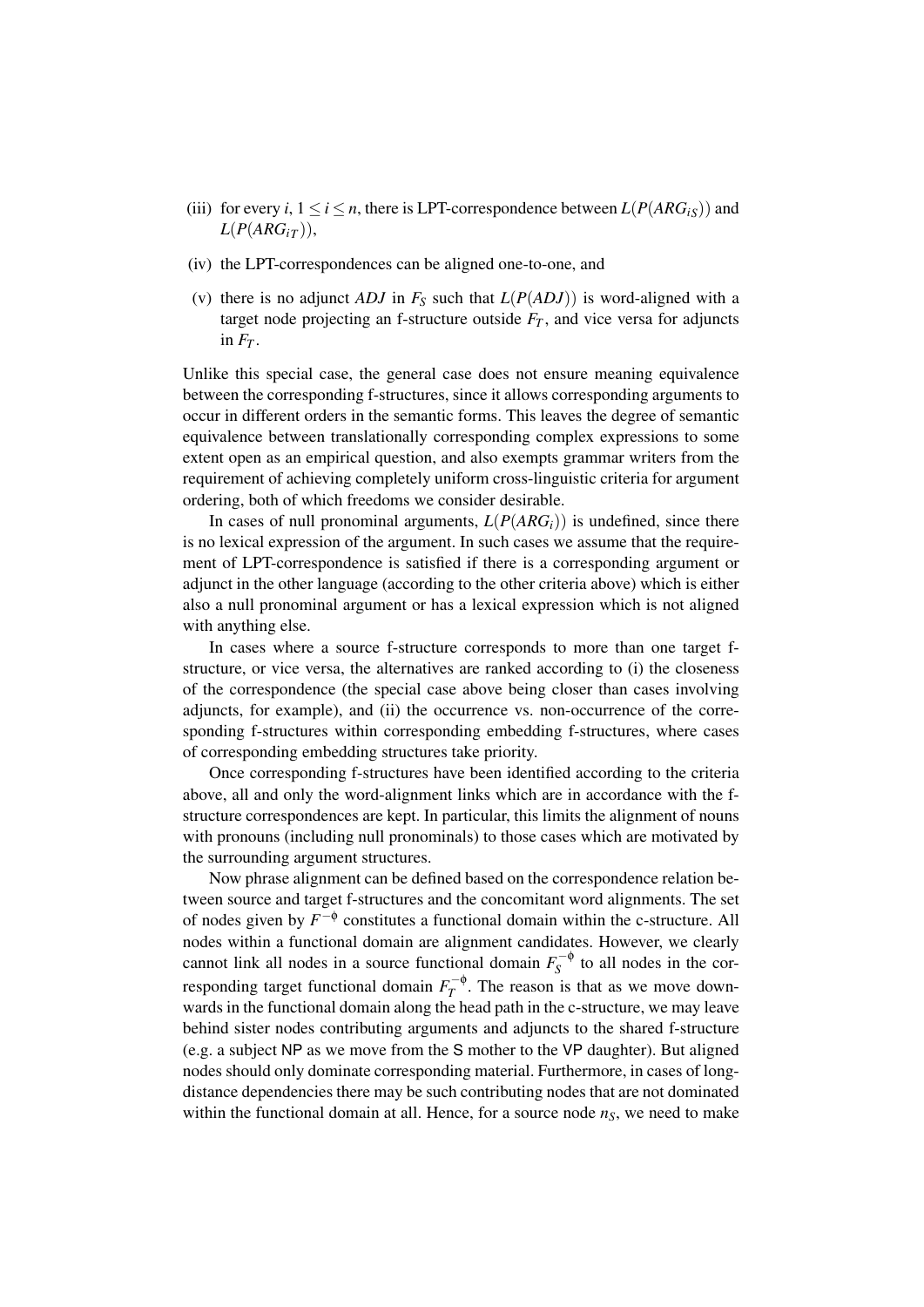sure that we only align it with such target nodes  $n<sub>T</sub>$  that dominate corresponding material (we do not align a source VP which does not dominate the subject NP with a target S dominating the translation of the source subject, even though the source VP and the target S project corresponding f-structures).

Given two corresponding f-structures  $F_S$  and  $F_T$ , this can be done by the following procedure. For every node  $n_S$  in  $F_S^{-\phi}$  $S_S^{-\phi}$  and every node  $n_T$  in  $F_T^{-\phi}$  $T_T^{-\varphi}$ , find the set  $LL(n<sub>S</sub>)$  of linked lexical nodes dominated by  $n<sub>S</sub>$  (i.e., lexical nodes which are word-aligned with something in the target string), and find the set  $LL(n_T)$  of linked lexical nodes dominated by  $n<sub>T</sub>$ . Align  $n<sub>S</sub>$  and  $n<sub>T</sub>$  if and only if  $LL(n<sub>S</sub>)$  and  $LL(n<sub>T</sub>)$ are non-empty, all the nodes in  $LL(n<sub>S</sub>)$  are aligned with nodes in  $LL(n<sub>T</sub>)$ , and vice versa.

Notice that these definitions leave open the possibility that the source or the target phrase may contain material, such as further adjuncts (but not further arguments), not corresponding to anything in the target or source, respectively. Given the frequency of additions and omissions in translations, we need that latitude.

# 4 The parallel treebanking tool

#### 4.1 Functionality

To help our scientific exercise, we have built initial extensions of the LFG PARSE-BANKER [10] to support parallel parsebanking. To our knowledge, there is no prior tool that adequately allows the creation, storage, visualization and search of translational correspondences at multiple levels of structure in parallel treebanks through a Web interface. We briefly describe its current functionality.

Since we currently do not have the bilingual resources required for the automatic performance of the initial tentative word alignment between our languages, the alignment of f-structures and words is presently done manually. The tool allows us to do this for corresponding sentences by dragging the index of a subsidiary source f-structure onto the index of the corresponding target f-structure. The alignment information is stored in a database as an additional layer. We envision doing this automatically in the future.

The procedure for the subsequent alignment of c-structure nodes presented in 3.2 is implemented in the tool, taking the manually aligned f-structures, with their concomitant word-alignments, as input.

#### 4.2 Examples

We will illustrate by means of a few examples. In the screenshots in Figures 1–3 the Norwegian and Georgian subsidiary f-structures<sup>4</sup> have been aligned manually according to the criteria given in 3.2. The f-structure correspondences are shown in the indices on the substructures: an index of the form  $\boxed{n \rightarrow m}$  tags structure

<sup>&</sup>lt;sup>4</sup>The f-structures are shown in 'PREDs-only mode', i.e., many grammatical features, irrelevant to present purposes, have been suppressed.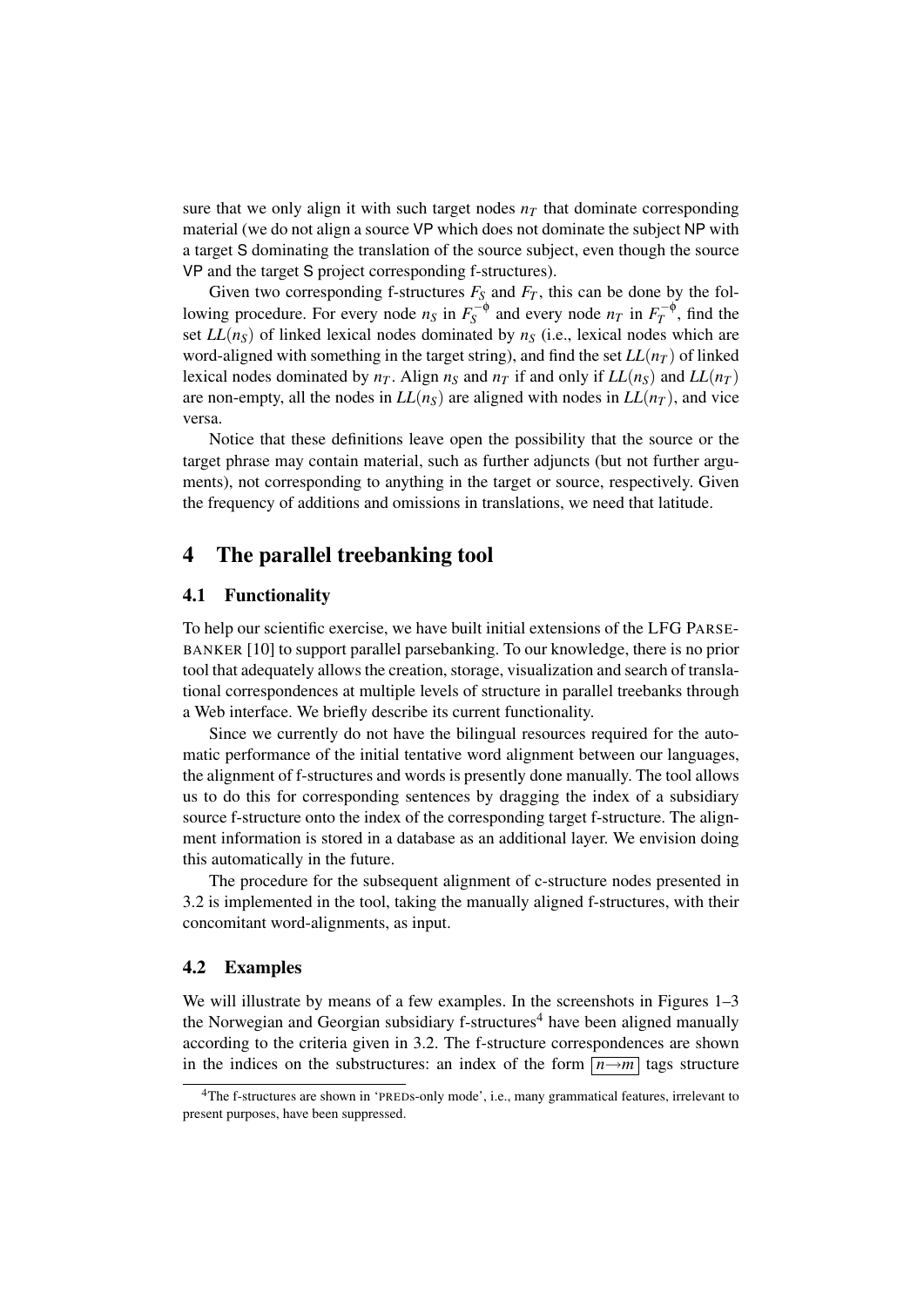*n* and indicates that it is aligned with structure *m*. The automatically derived cstructure alignments are shown by the curved lines. Nodes which share alignments are connected by heavy lines, and the alignment is marked only on the top member of such a set in order not to clutter up the representation unnecessarily. Dotted lines indicate distinct functional domains.

While Norwegian, like English, expresses the beneficiary either as an oblique prepositional phrase or an NP in a double object construction, Georgian only offers the latter possibility. A simple example of an alignment of the two constructions is provided in 1.

- (1) (a) *Georg* George gave a *ga en bok* book to Catherine *til Katarina.* 'George gave a book to Catherine.'
	- (b) *gia-m* George-ERG Catherine-DAT book-NOM he-gave-it-to\_her *ek. a-s c. ign-i misca.* 'George gave Catherine a book.'



Figure 1: Screenshot of two-level alignment for Example 1

In Figure 1, the Norwegian SUBJ is aligned with the Georgian SUBJ (since the Norwegian SUBJ is unified with the TOPIC, the latter is also aligned with the Georgian SUBJ), the Norwegian OBJ is aligned with the Georgian OBJ, and the Norwegian OBL-BEN is aligned with the Georgian OBJth. As a consequence of the last-mentioned alignment the c-structure nodes PPtil and PROPP are aligned. Furthermore, we may notice that the two grammars happen to have the three arguments of *give* in different orders in the semantic forms, but this does not prevent alignment according to the criteria in 3.2.

Example 2 shows a case where an adjunct in Norwegian corresponds to an argument in Georgian.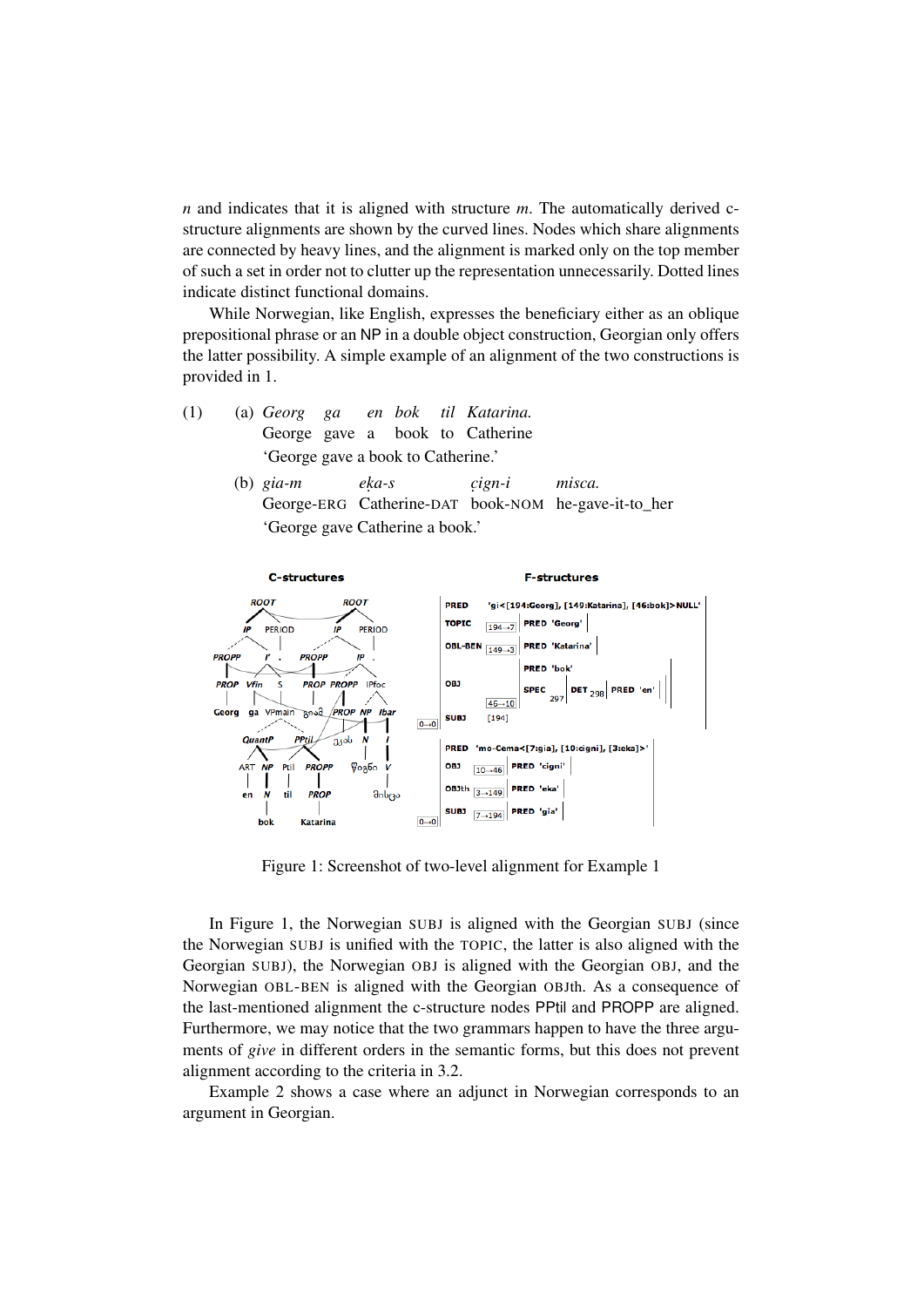- (2) (a) *Også på denne konvolutt-en* Also on this envelope-DEF stood name-DEF her *stod navn-et hennes.* 'Her name was on this envelope, too.'
	- (b) *am* this-DAT envelope-DAT-too her-NOM name-NOM it-was-written. *k. onvert . -sa-c mis-i saxel-i ec. era.* 'Her name was on this envelope, too.'



Figure 2: Screenshot of two-level alignment for Example 2

In the Norwegian f-structure in Figure 2, the TOPIC is identical with a member of ADJUNCT, and the OBJ of this shared value is aligned with OBJloc in the Georgian f-structure. As a result, the Norwegian DP under PP and the Georgian DP under IP are aligned.

A Norwegian-Georgian example involving a long-distance dependency (topicalization) in Norwegian, but not in Georgian, is shown in 3.

| (3) | (a) Georg antar jeg du mener. |  |  |  |  |                                           |
|-----|-------------------------------|--|--|--|--|-------------------------------------------|
|     | George assume I you mean.     |  |  |  |  |                                           |
|     | 'George I assume you mean.'   |  |  |  |  |                                           |
|     |                               |  |  |  |  | (b) vpikrob, rom gias gulisxmob.          |
|     |                               |  |  |  |  | I-assume-it, that George-DAT you-mean-him |

'I assume you mean George.'

In the Norwegian c-structure in Figure 3, the nodes ROOT, IP, PERIOD, I', Vfin (the upper one), S and VPmain belong to the same functional domain, projecting the entire f-structure. Still, the nodes I', S and VPmain do not enter into any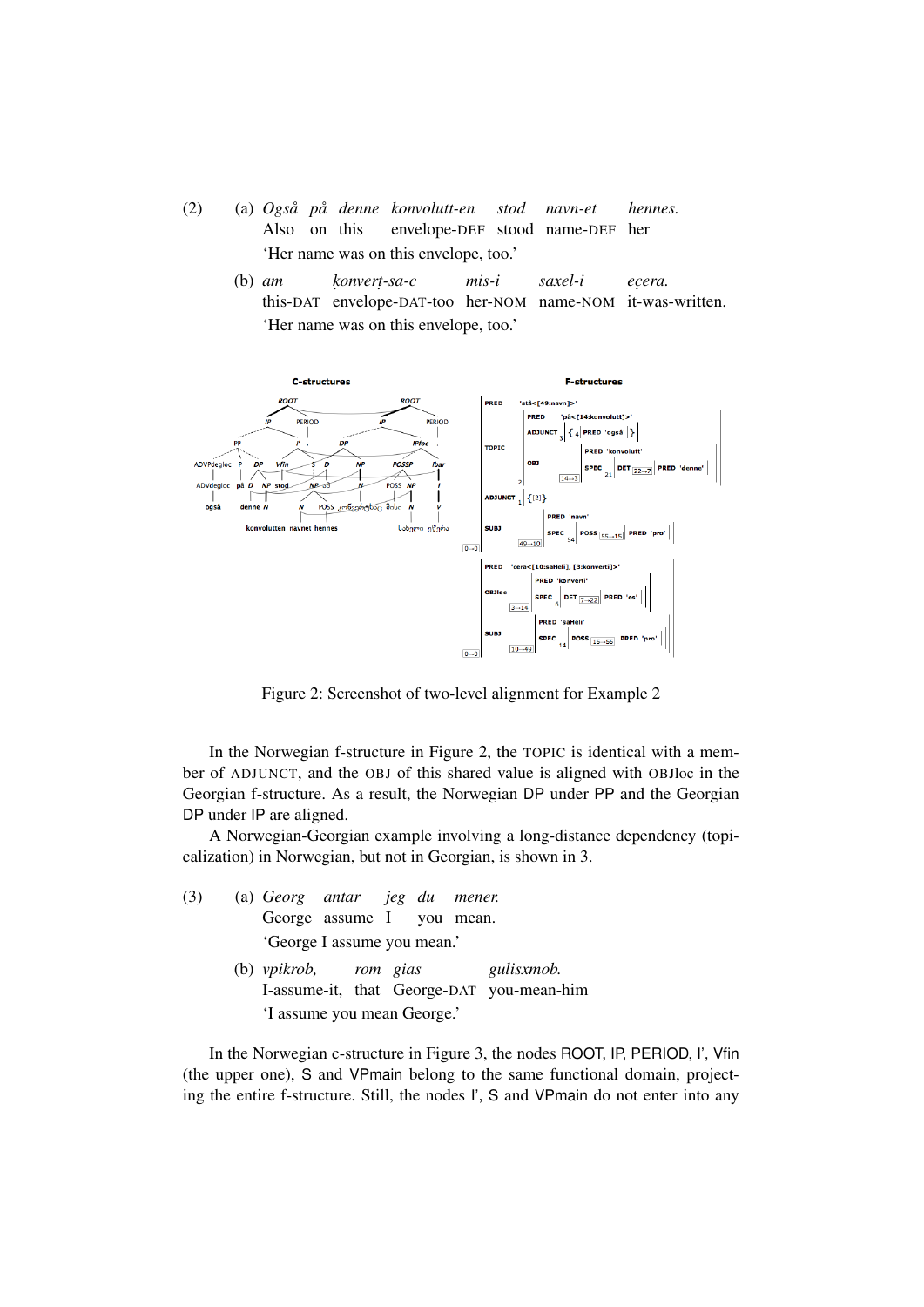

Figure 3: Screenshot of two-level alignment for Example 3

alignment because they do not dominate the word *Georg*, while the latter is wordaligned with a word dominated by the Georgian nodes ROOT, IP, Ibar (the upper one) and S, which would have been the alignment candidates.

On the other hand, the Norwegian nodes CPnullc, Ssub2, VPfin and Vfin (the lower one) are aligned with the Georgian nodes Ibar, I and V (the lower ones). The latter nodes dominate a verb (*gulisxmob*, 'you-mean-him') expressing the second person subject by inflection, while no overt pronoun in the sentence corresponds to the Norwegian second person pronoun *du*, which is therefore unaligned. Hence the criteria are satisfied for aligning both the Norwegian phrase *du mener* and the single verb *mener* with the phrase nodes dominating the single Georgian verb *gulisxmob*; see 3.2 on the treatment of lexically unexpressed PREDs like 'pro'.

However, the same Norwegian nodes CPnullc, Ssub2, VPfin and Vfin are *not* aligned with the Georgian nodes CPsub and IPfoc, although the latter belong to the same functional domain as the nodes Ibar, I and V below them. The reason is that CPsub and IPfoc dominate the name form *gias*, whose Norwegian word-alignment partner *Georg* is not dominated by CPnullc, Ssub2, VPfin or Vfin.

### 4.3 Search

The LFG Search tool [10] is being extended with a parallel search mode. For aligned sentence pairs, certain c-structure nodes and f-structure nodes (that is, subsidiary f-structures) will be aligned. To make alignment relations searchable, an alignment relation has been introduced as shown in Example 4.

 $(4)$  #s >>> #t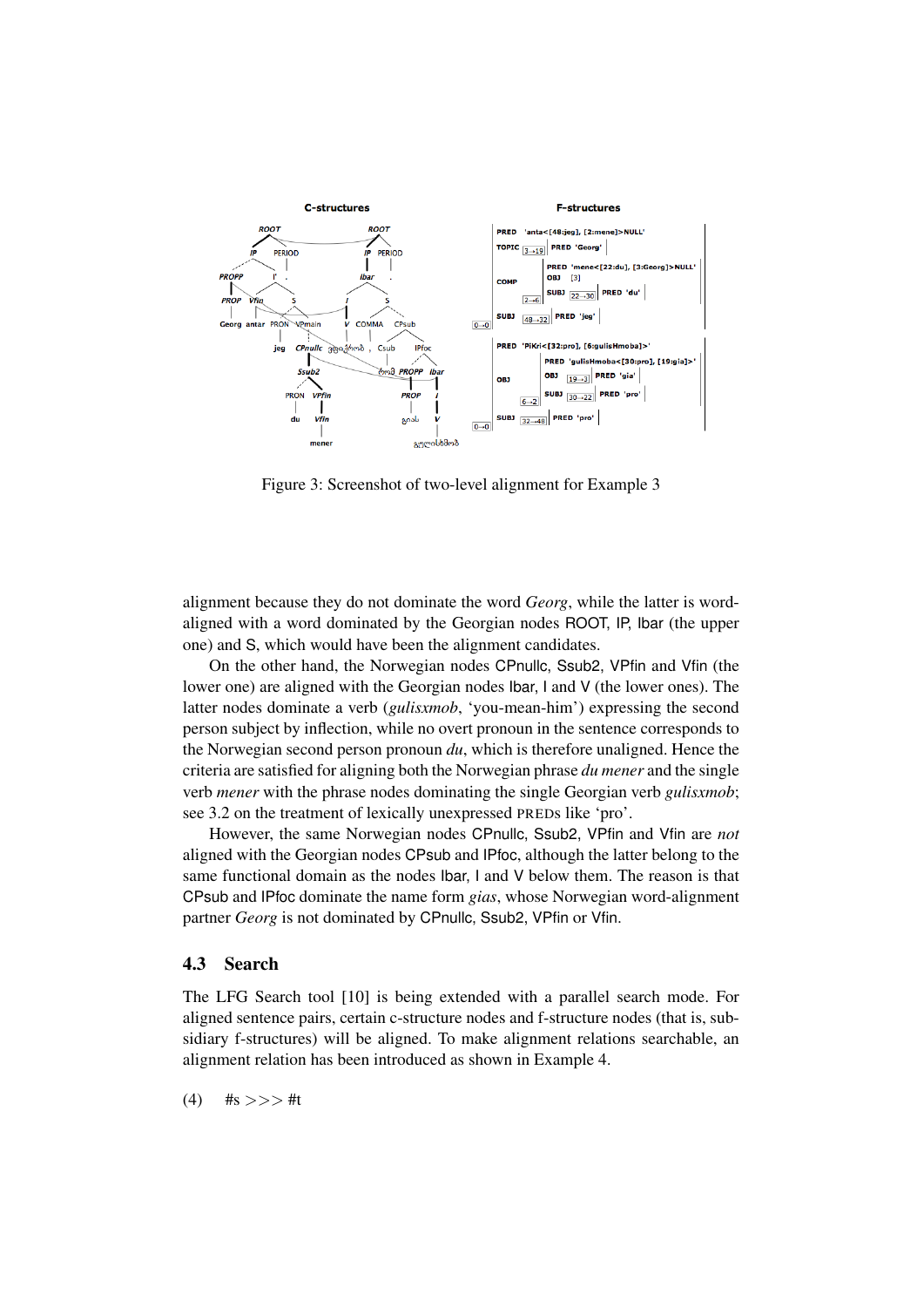This relation holds if #s is instantiated by a node in the source c- or f-structure, #t is instantiated by a node in the target c- or f-structure, and those nodes are aligned.

Thus, the query in Example 5 will match all aligned pairs of analyses in a Norwegian-Dutch parallel treebank where a source c-structure lexical node *jente* is aligned with a target c-structure lexical node *meisje*.

(5)  $\#$ s:"jente" >>>  $\#$ t:"meisje"

An alignment relation can of course be part of a more complex query expression, as Example 6 illustrates. This query will find examples, like Example 2, where an argument is aligned with an adjunct, that is, aligned f-structures f1 (instantiating #f1) and f2, where a subsidiary argument f-structure s1 in f1 is aligned with a subsidiary adjunct f-structure s2 in  $f2:$ <sup>5</sup>

(6) 
$$
\#f1 > ARG #s1
$$
 &  $\#f2 > (ADJ \$) #s2$   
&  $\#f1 >> > ff2$  &  $\#s1 >> > *s2$ 

In a parallel treebank a single sentence in one language may correspond to multiple sentences in another. This can be handled on the overview Web page where manual alignment is implemented using drag and drop.

# 5 Conclusion

In this paper we have introduced the theoretical and methodological starting points for a linguistically motivated parallel treebanking approach that includes formal criteria for alignment. Rooting phrase alignment in correspondences at the level of predicate-argument structure within a parsebanking method which is both empirically founded and formally constrained offers a new approach to the study of the syntax-semantics interface across languages.

In the long run, this might open a new route to discovering language universals in this area, but currently we are only starting to explore this approach on a small number of typologically diverse languages. We have reported on the construction of a tool, a first prototype of which is operative and is being tested on test suites. Our work on alignment needs refinement and testing. We are also extending and testing the grammars in an integrated parsebanking approach and intend to move towards parsebanking of naturally occurring texts.

 $5$ <sup>5</sup> $\rightarrow$ ARG' is an abbreviation for  $\rightarrow$ (SUBJ | OBJ | ... | PREDLINK)', that is, the set of governable grammatical functions, '\$' is the set-membership operator, and the expression '#f2  $>(ADJ \$ \$) #s2' matches all pairs of f-structures f2, s2 where s2 is a member of the set constituting the value of ADJUNCT of f2.